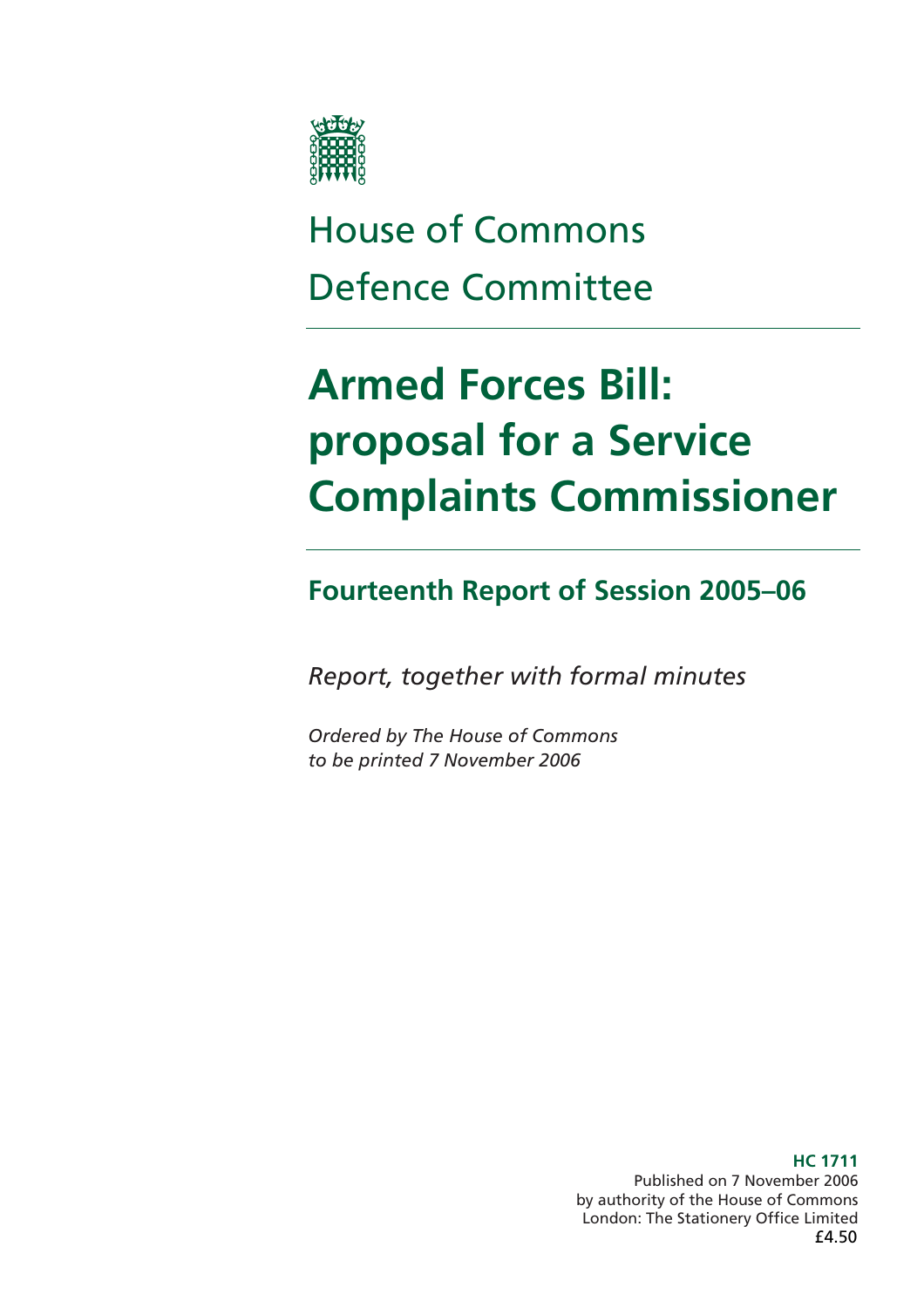### **The Defence Committee**

The Defence Committee is appointed by the House of Commons to examine the expenditure, administration, and policy of the Ministry of Defence and its associated public bodies.

#### **Current membership**

Rt Hon James Arbuthnot MP (*Conservative, North East Hampshire*) (Chairman) Mr David S Borrow MP (*Labour, South Ribble*) Mr David Crausby MP (*Labour, Bolton North East*) Linda Gilroy MP (*Labour, Plymouth Sutton*) Mr David Hamilton MP (*Labour, Midlothian*) Mr Mike Hancock MP (*Liberal Democrat, Portsmouth South*) Mr Dai Havard MP (*Labour, Merthyr Tydfil and Rhymney*) Mr Adam Holloway MP (*Conservative, Gravesham*) Mr Brian Jenkins MP (*Labour, Tamworth*) Mr Kevan Jones MP (*Labour, Durham North*) Robert Key MP (*Conservative, Salisbury*) Mr Mark Lancaster MP (*Conservative, North East Milton Keynes*) Willie Rennie MP (*Liberal Democrat, Dunfermline and West Fife*) John Smith MP (*Labour, Vale of Glamorgan*)

The following Members were also Members of the Committee during the Parliament.

Mr Colin Breed MP (*Liberal Democrat, South East Cornwall*) Derek Conway MP (*Conservative, Old Bexley and Sidcup*) Mr Desmond Swayne MP (*Conservative, New Forest West*)

#### **Powers**

The Committee is one of the departmental select committees, the powers of which are set out in House of Commons Standing Orders, principally in SO No 152. These are available on the Internet via www.parliament.uk.

#### **Publications**

The Reports and evidence of the Committee are published by The Stationery Office by Order of the House. All publications of the Committee (including press notices) are on the Internet at:

www.parliament.uk/defcom

#### **Committee staff**

The current staff of the Committee are Philippa Helme (Clerk), Eliot Wilson (Second Clerk), Ian Rogers (Audit Adviser), Stephen Jones (Committee Specialist), Adrian Jenner (Inquiry Manager), Richard Dawson (Committee Assistant), Sheryl Dinsdale (Secretary) and Stewart McIlvenna (Senior Office Clerk).

#### **Contacts**

All correspondence should be addressed to the Clerk of the Defence Committee, House of Commons, London SW1A 0AA. The telephone number for general enquiries is 020 7219 5745; the Committee's email address is defcom@parliament.uk. Media inquiries should be addressed to Alex Paterson on 020 7219 1589.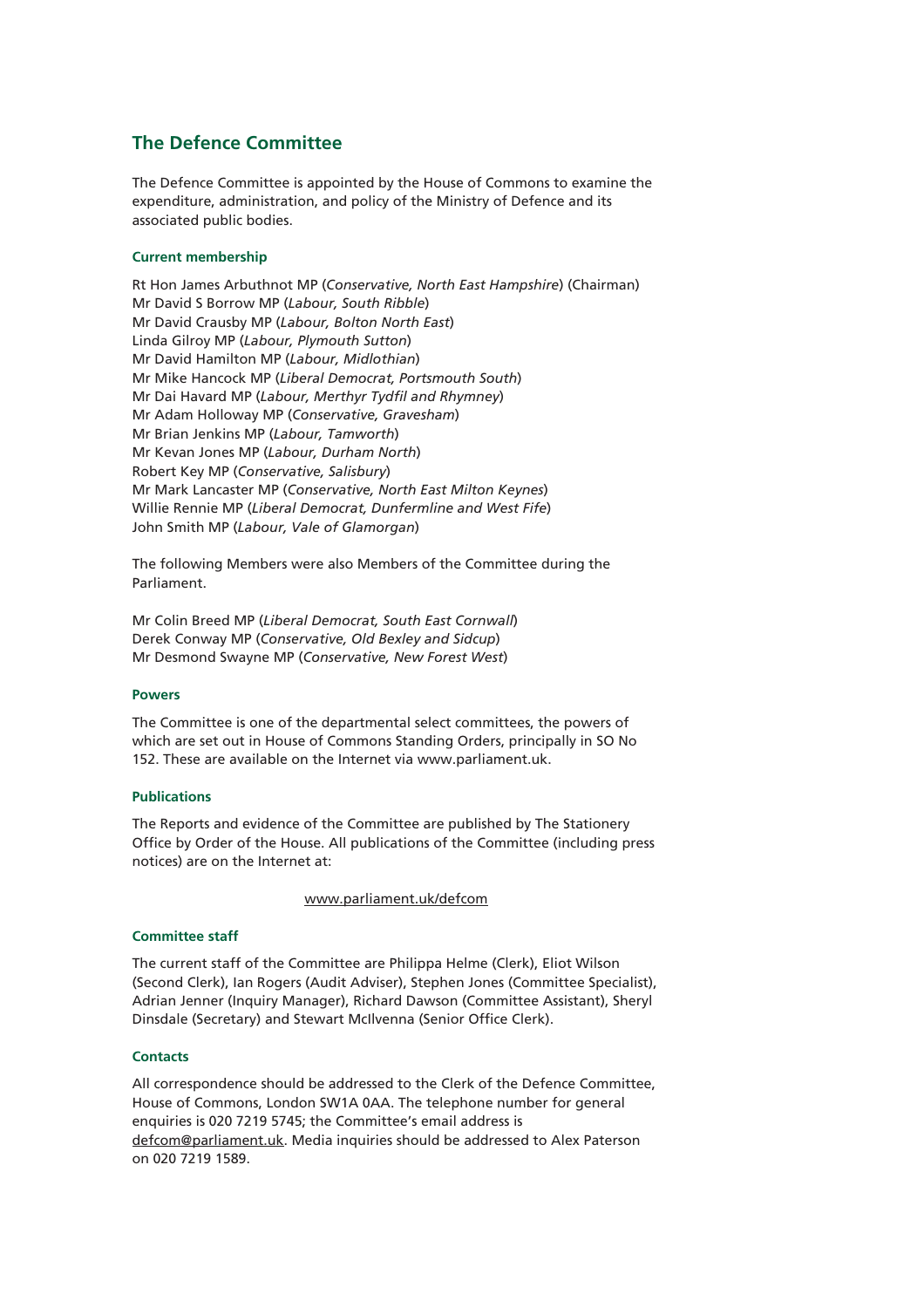# **Contents**

| <b>Report</b>                          |   |
|----------------------------------------|---|
| <b>Summary</b>                         | 3 |
| <b>Report</b>                          | 5 |
| <b>Conclusions and recommendations</b> | 8 |

### **Appendices**

| Letter from the Chairman to the Secretary of State for Defence |  |
|----------------------------------------------------------------|--|
| Letter from the Secretary of State for Defence to the Chairman |  |

| <b>Formal minutes</b>                               |  |
|-----------------------------------------------------|--|
| <b>Defence Committee Reports in this Parliament</b> |  |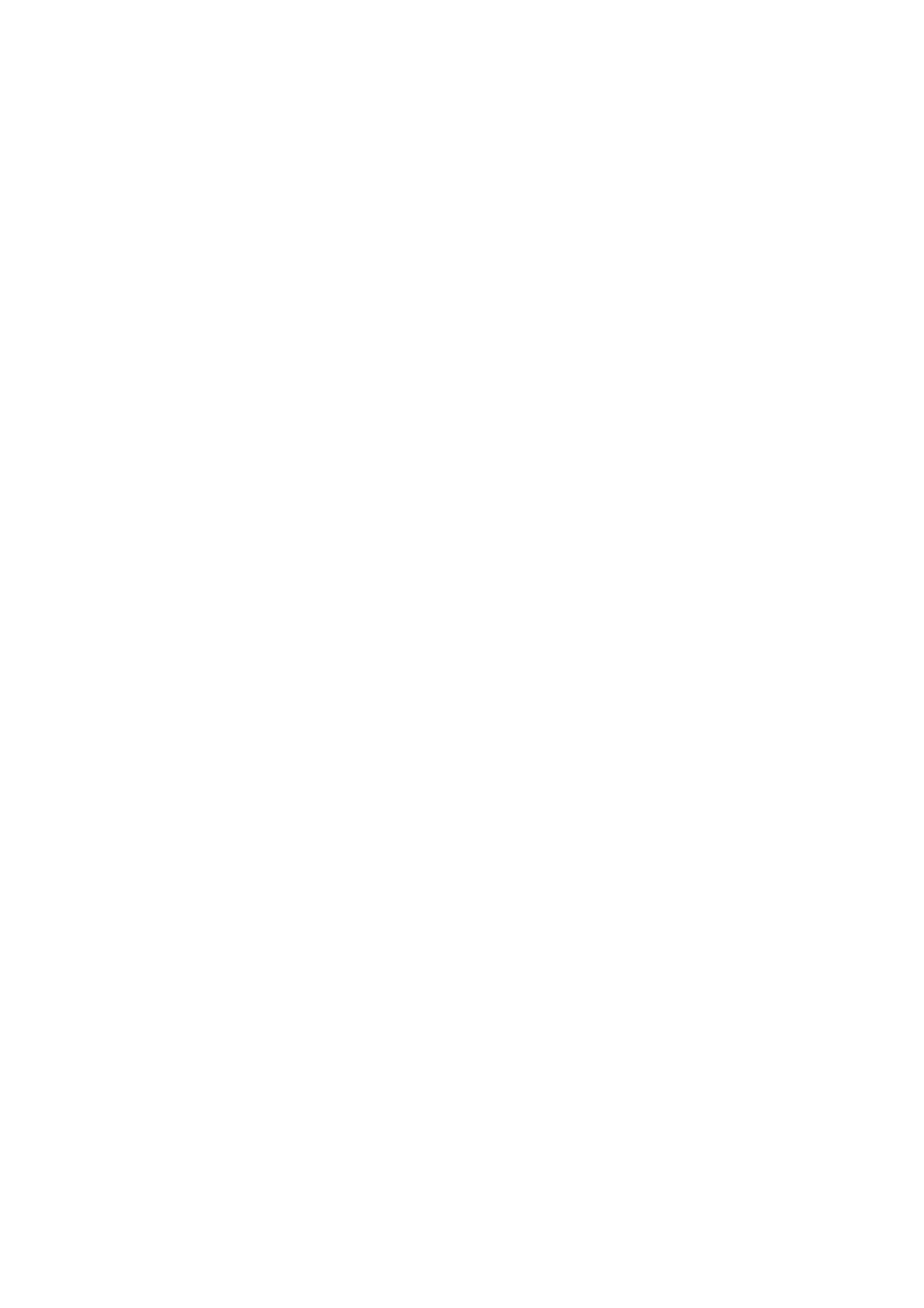### Summary

The Armed Forces Bill has been considered by both Houses and is awaiting consideration of Lords Amendments in the House of Commons.

The Bill as introduced provided for a service complaint panel, to which the Secretary of State for Defence might in certain cases appoint an independent member. The Defence Committee published a report before Second Reading arguing that the Government's proposals did not provide a mechanism to deal with complaints which was sufficiently independent of the chain of command.

In response to the Deepcut Review, the Government tabled amendments in the House of Lords providing for a Service Complaints Commissioner.

We welcome the proposal to create a Service Complaints Commissioner, as an alternative route for complaints to the chain of command. But the role proposed for the Commissioner falls a long way short of the investigatory body proposed by the Defence Committee in 2005.

Much of the detail of the new complaints mechanism remains to be established by secondary legislation. The Committee will be monitoring the secondary legislation closely and will, if necessary, report further concerns to the House.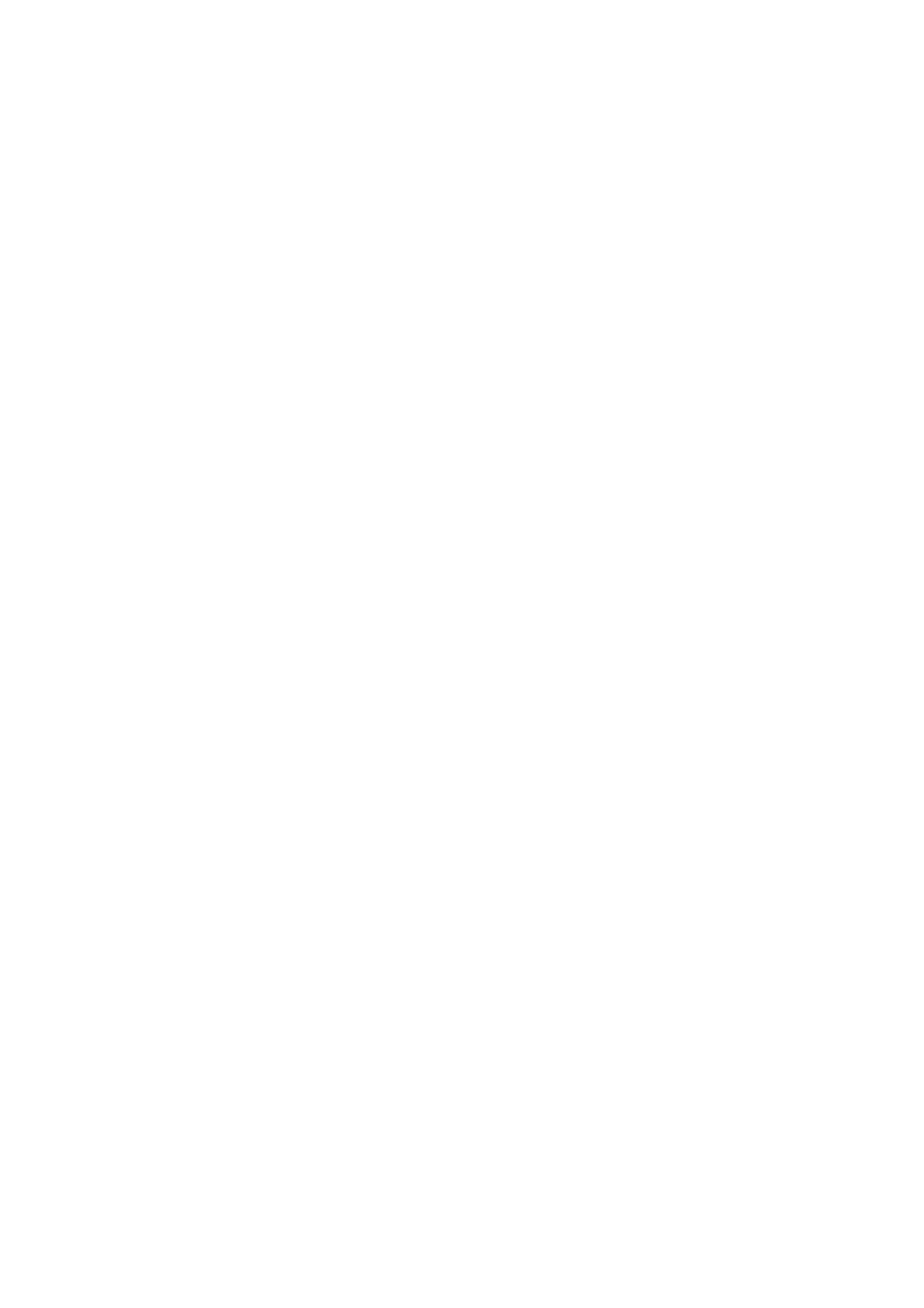# Report

1. The Armed Forces Bill was introduced in the House of Commons on 30 November 2005, and has now been considered by both Houses of Parliament. The House of Commons will be asked to consider Lords Amendments later today, Tuesday 7 November 2006.

2. Before Second Reading in the House of Commons, we published a report highlighting two concerns: the degree of independence in the complaints process proposed by the Government; and the Government's proposal to remove the requirement for annual renewal of the legislation.<sup>1</sup>

3. **In respect of the annual renewal of Service law, our concern has been met.** The Bill as introduced restated the requirement for quinquennial renewal of the Acts by primary legislation, but did not continue the current practice of annual renewal in the intervening years by Order in Council approved in draft by both Houses of Parliament.<sup>2</sup> In response to concerns expressed at Second Reading, in the Select Committee on the Bill, and by this Committee, the Government introduced an amendment during the Select Committee stage reinstating annual renewal.3 **We commend the Government for responding promptly to parliamentary pressure to reinstate the requirement for annual renewal of Service law.**

4. **In respect of the degree of independence in the complaints procedure, our concerns have only been partially met.** The Bill as introduced provided for a service complaint panel, to which the Secretary of State for Defence might in certain cases appoint an independent member.<sup>4</sup> We argued that the Government's proposals did not provide a mechanism to deal with complaints which was sufficiently independent of the chain of command.5 And we urged the Government to table amendments to strengthen the degree of independence in the complaints mechanism, as recommended by our predecessor Committee's 2005 report on the *Duty of Care*. 6

5. The report of the Deepcut Review, conducted by Sir Nicholas Blake QC, in March 2006 recommended that that there should be an independent "Commissioner of Military Complaints" or Armed Forces Ombudsman, with the ability to receive unresolved complaints from Service personnel or their families; supervise the investigation of such complaints, and supervise the response to a complaint including providing advice on any disciplinary or administrative action to be taken. The Review—also known as the Blake

5 HC 747 (2005–06), paras 10–11

<sup>1</sup> Defence Committee, First Report of Session 2005–06, *Armed Forces Bill*, HC 747

<sup>2</sup> Bill 94 (2005–06), clause 371

<sup>3</sup> See HL Bill 113-I (2005–06), clause 374. See also report of the Select Committee on the Armed Forces Bill, HC 828-I, paras 150–154

<sup>4</sup> Bill 94 (2005–06), clauses 331 and 332

<sup>6</sup> Defence Committee, Third Report of Session 2004–05, *Duty of Care*, HC 63-I, paras 411–427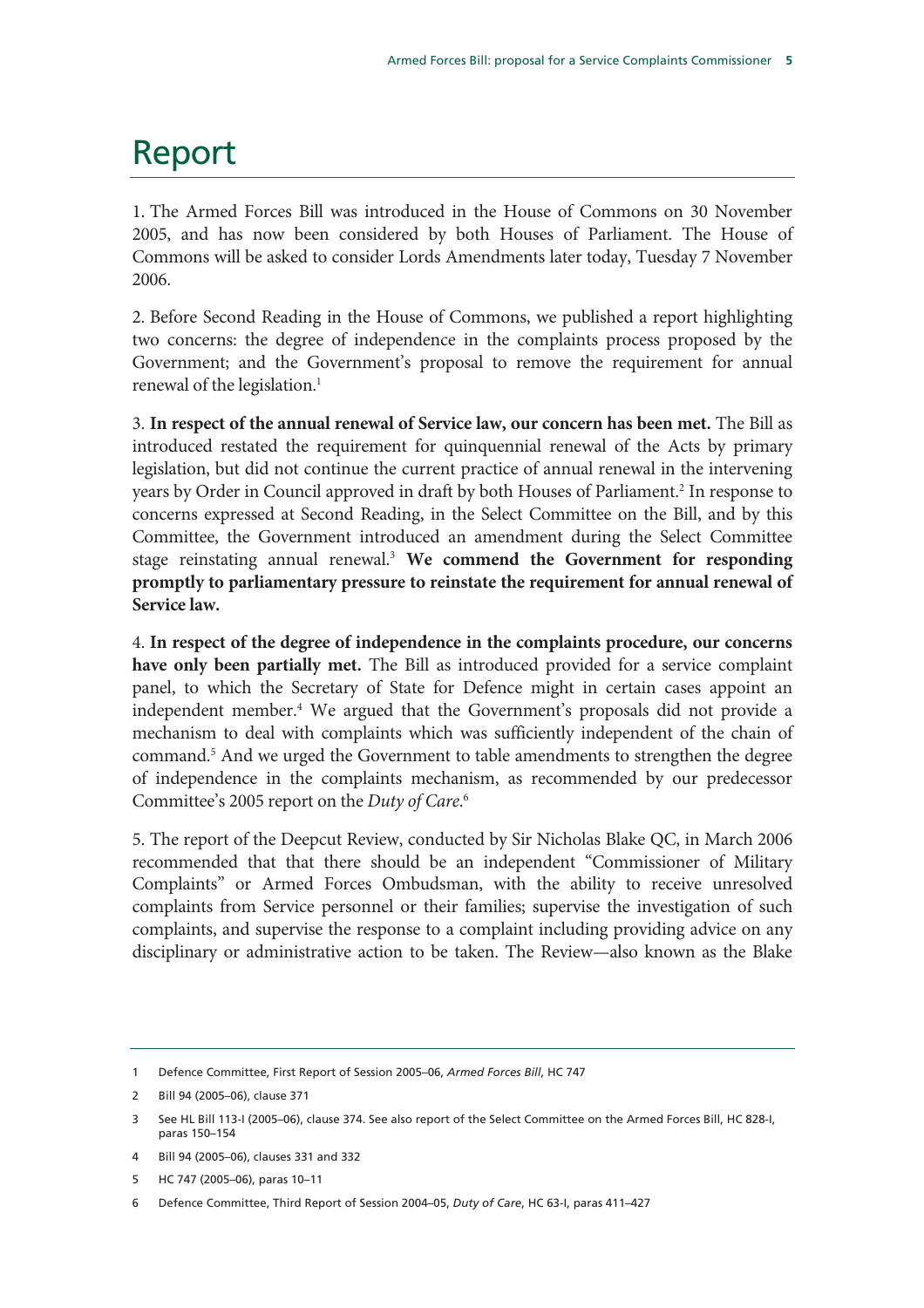Report—recommended that the Commissioner make publicly available an annual report on issues relating to the welfare of soldiers.<sup>7</sup>

6. The Report from the Select Committee on the Armed Forces Bill, published on 9 May 2006, welcomed the establishment of the Service Complaint Panel and the addition of an independent voice in appropriate circumstances. It suggested that the MoD and the Armed Forces needed to address whether the discrepancy between the level of bullying and harassment suggested by the Services' continuous attitude survey and the few cases of bullying and harassment that reach Service Board level were due to the satisfactory resolution of those complaints at lower levels in the complaints process; and if not, it recommended that the MoD look again at the problem of ensuring that Service personnel feel able to make a complaint and that it will be dealt with fairly. It also expressed concern about the level of resources provided to improve the accessibility of the complaints procedure.8

7. The Armed Forces Bill Committee was not convinced by the argument for a Service Ombudsman or a Commissioner to investigate complaints, but acknowledged that there was scope to deal with grievances more effectively, particularly those relating to allegations of bullying. It welcomed the proposal to establish an independent reviewer for the Armed Forces redress of complaints procedures.<sup>9</sup>

8. In its response to the Deepcut Review in June 2006, the Government argued that some of the functions for the Commissioner recommended by the Review—the ability to intervene in the handling of a complaint and to supervise investigations, and to institute legal proceedings against decisions not to prosecute—were inappropriate to an independent commissioner and risked undermining the chain of command and the independence of the prosecuting authorities. But the Government agreed to extend the role of the external reviewer proposed under the Bill, to change his or her title to "Service Complaints Commissioner", and to give him or her direct access to Ministers.<sup>10</sup>

9. At Committee stage in the Lords, the Government tabled three new clauses providing for a Service Complaints Commissioner with the power to review the fairness and effectiveness of the military complaints system and to provide the Secretary of State with an annual report to be laid before Parliament.<sup>11</sup> The Lords amendments also give the Commissioner a limited role in regard to the investigation of complaints. The Commissioner is given power to refer allegations of certain types of wrongdoing—whether made by the alleged victim or by someone else—to an officer (normally the commanding officer of the alleged victim). The officer will have a duty to inform the alleged victim about the allegation and to find out whether he or she wants to make a complaint about it. The officer will have a duty to ensure that the alleged victim knows about how to make a service

<sup>7</sup> The Deepcut Review: A review of the circumstances surrounding the deaths of four soldiers at Princess Royal Barracks, Deepcut between 1995 and 2002, 29 March 2006, HC 795

<sup>8</sup> HC 828-I (2005–06), paras 116–121

<sup>9</sup> HC 828-I (2005–06), paras 122–129

<sup>10</sup> The Government's Response to the Deepcut Review, June 2006, Cm 6851, Session 2005–06, pp 14–15. See also HC Deb 13 June 2006, cols 638–653

<sup>11</sup> See Lords Amendments 48, 49, and 55 (and related Amendment 47 and 63), in conjunction with HL Bill 113-I (2005– 06). (Alternatively, see HL Bill 163-I (2005–06), clauses 338, 339 and 366)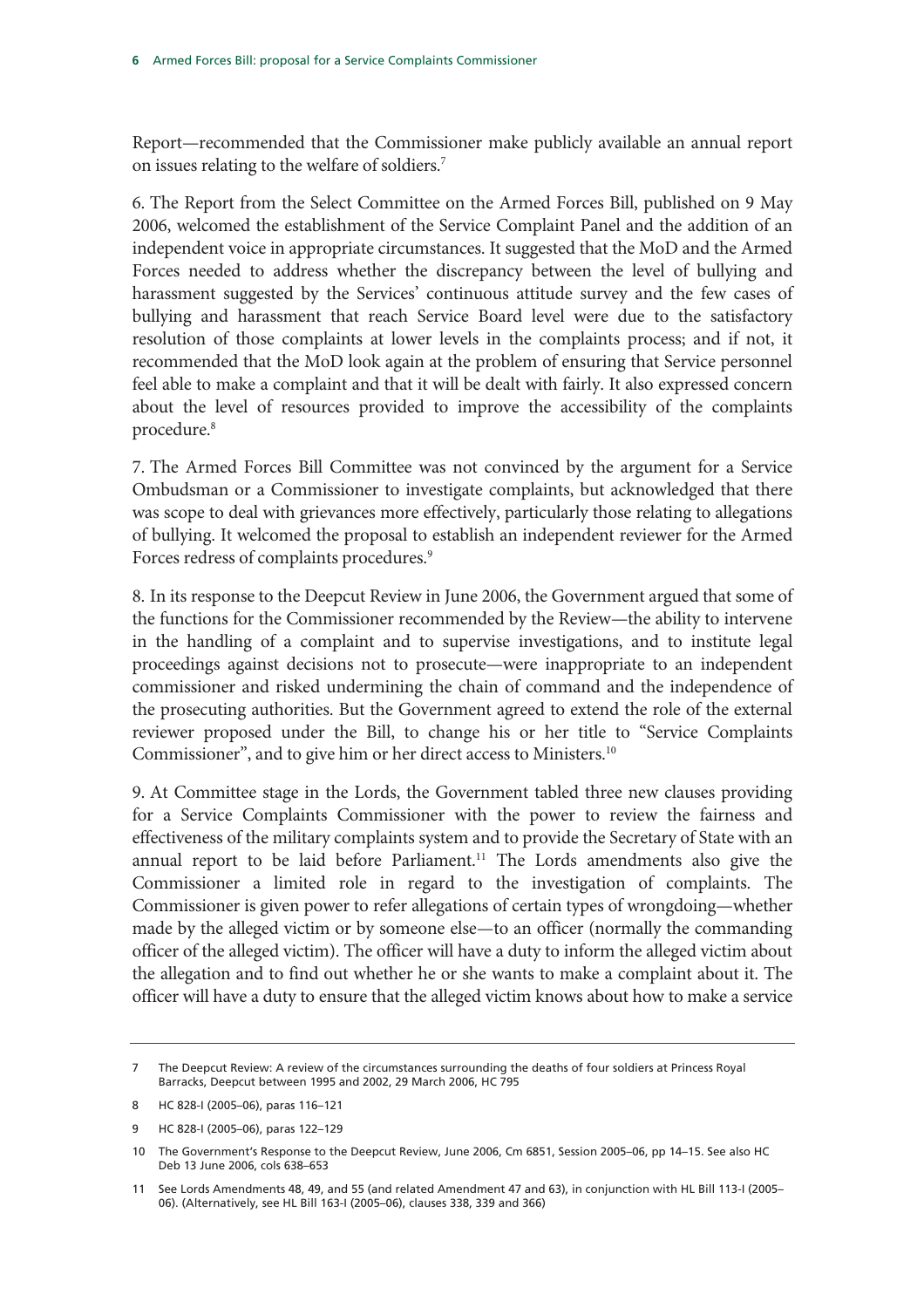complaint and about any time limits on this.12 **We welcome the proposal to create a Service Complaints Commissioner. Creating an independent office to which people can make complaints should meet the key concern that Servicemen and women and their families are not always willing to raise issues with the chain of command. But the House should be aware that the role proposed for the Commissioner falls a long way short of the investigatory body proposed by our predecessor Committee.**

10. The types of allegation which the Commissioner will be able to pass on will be defined in secondary legislation. The MoD has said they will include allegations of discrimination, bullying, harassment and other forms of improper behaviour, and that these are the same circumstances in which an independent member will be appointed to a service complaints panel. The MoD has concluded that panels investigating complaints about careers and eligibility for allowances should not include an independent element.

11. Secondary legislation will also provide for the Commissioner to be informed about the progress and outcome of referred complaints.13

12. In September 2006, we wrote to the Secretary of State for Defence asking to be kept informed of developments in the proposals for the new complaints process and of progress with secondary legislation under the Bill more generally. The Secretary of State responded very positively, undertaking to provide us with drafts of key statutory instruments and explanatory memoranda in sufficient time for us to scrutinise them before they are laid before Parliament. He also proposed to provide an annual report on progress towards implementation of the Bill, before the Continuation Order debate each Summer. The correspondence is appended to this Report.14 **We welcome the MoD's openness in facilitating parliamentary scrutiny of developments in Service law.**

13. **We recommend that the House agree with the Lords Amendments establishing a Service Complaints Commissioner, but it should do so in the knowledge that there is concern that these amendments do not go far enough to ensure independence in the complaints process and that much of the detail remains to be established by secondary legislation. The House can be assured that this Committee will be monitoring the secondary legislation closely and will, if necessary, report any further concerns to the House.**

<sup>12</sup> See p 9: letter from the Secretary of State for Defence

<sup>13</sup> See p 9: letter from the Secretary of State for Defence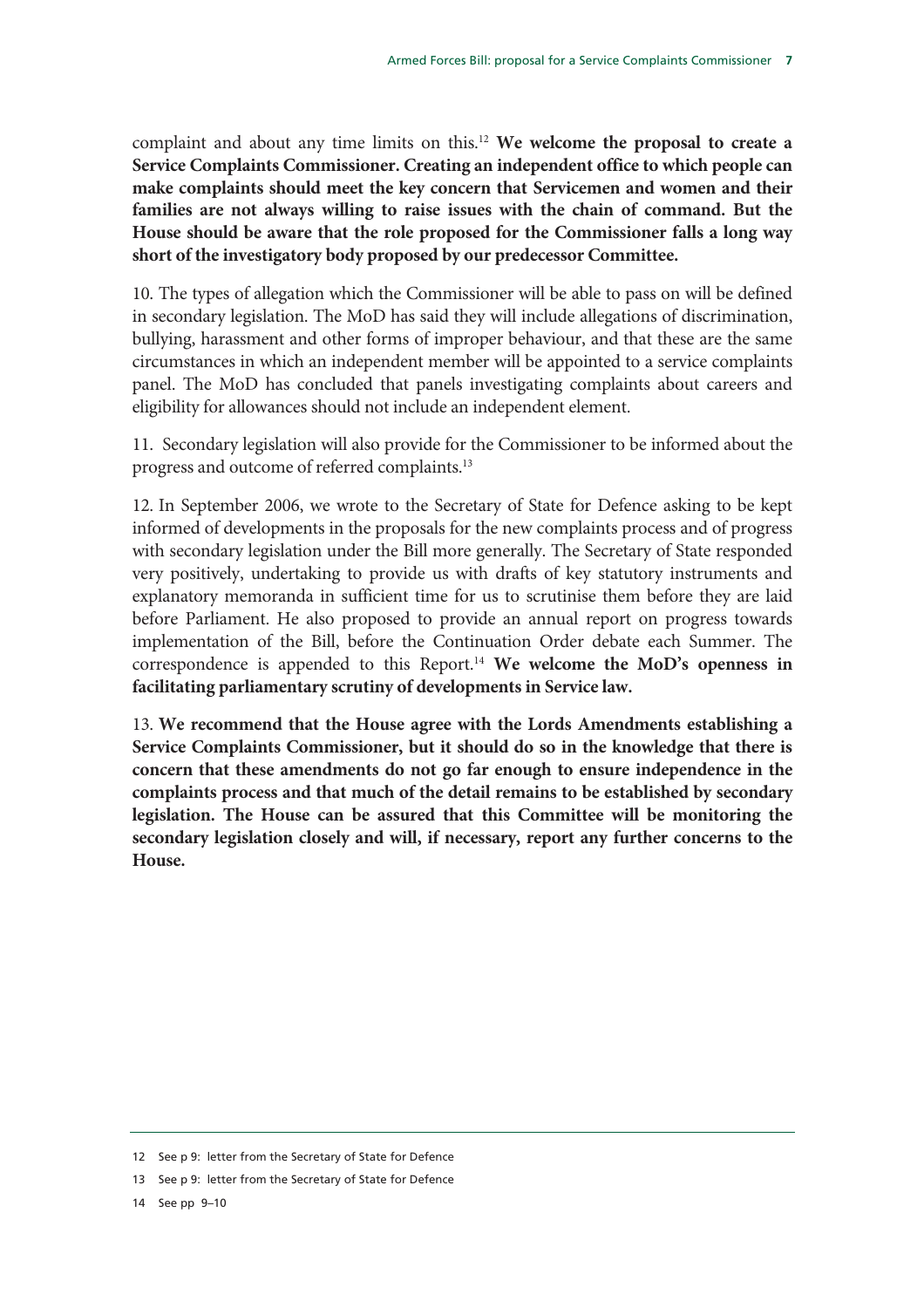# Conclusions and recommendations

- **1.** In respect of the annual renewal of Service law, our concern has been met… We commend the Government for responding promptly to parliamentary pressure to reinstate the requirement for annual renewal of Service law. (Paragraph 3)
- **2.** In respect of the degree of independence in the complaints procedure, our concerns have only been partially met. (Paragraph 4)
- **3.** We welcome the proposal to create a Service Complaints Commissioner. Creating an independent office to which people can make complaints should meet the key concern that Servicemen and women and their families are not always willing to raise issues with the chain of command. But the House should be aware that the role proposed for the Commissioner falls a long way short of the investigatory body proposed by our predecessor Committee. (Paragraph 9)
- **4.** We welcome the MoD's openness in facilitating parliamentary scrutiny of developments in Service law. (Paragraph 12)
- **5.** We recommend that the House agree with the Lords Amendments establishing a Service Complaints Commissioner, but it should do so in the knowledge that there is concern that these amendments do not go far enough to ensure independence in the complaints process and that much of the detail remains to be established by secondary legislation. The House can be assured that this Committee will be monitoring the secondary legislation closely and will, if necessary, report any further concerns to the House. (Paragraph 13)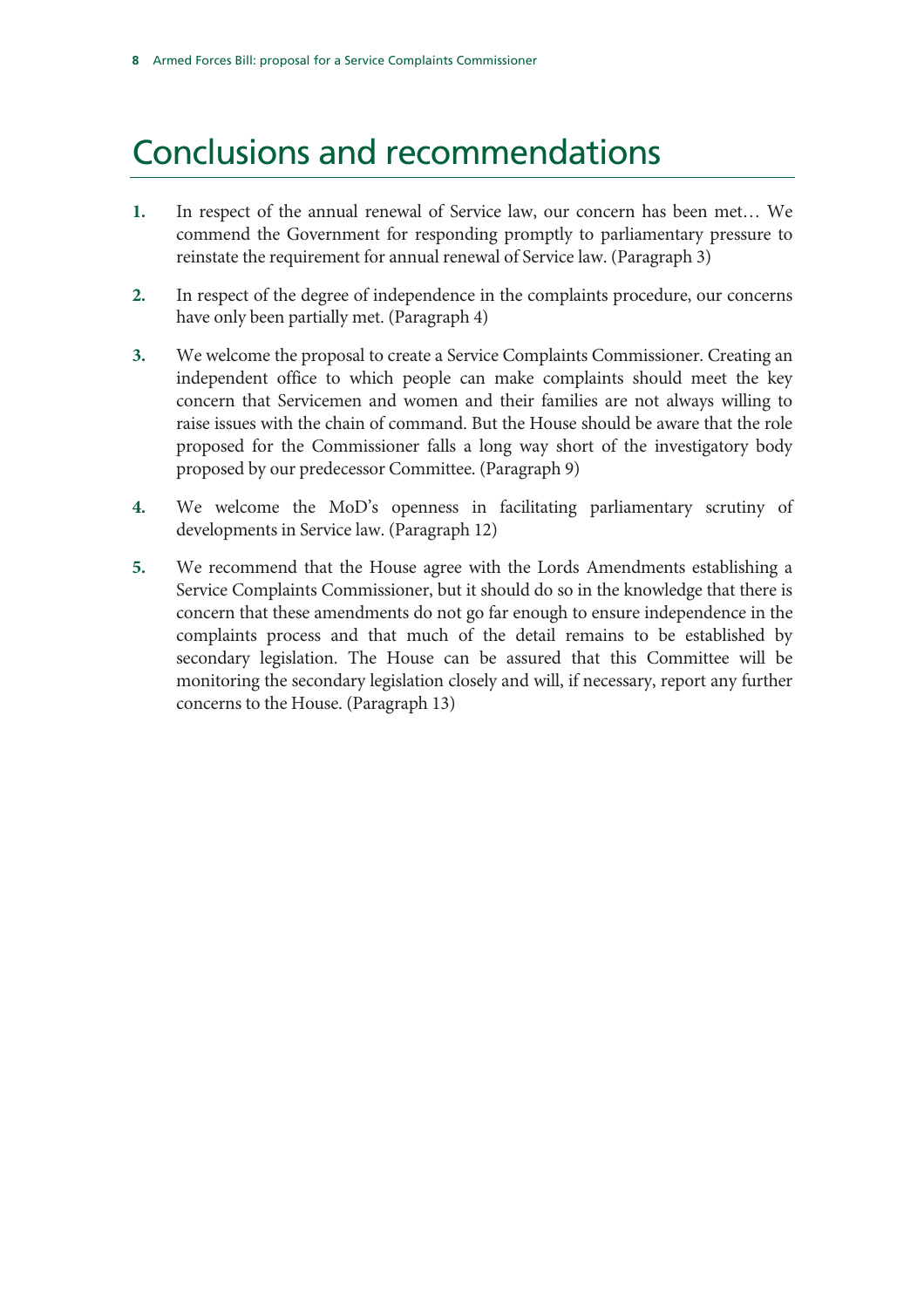# Appendices

### **Letter from the Chairman to the Secretary of State for Defence**

The Defence Committee has maintained an interest in the progress of the Armed Forces Bill for several years. As you may be aware, in the previous Parliament the Ministry of Defence provided the Committee with regular updates on the progress of the legislation.

As the Bill proceeds through the legislative process and then toward implementation, we would wish to maintain the opportunity to follow developments, and in particular the progress of statutory instruments made under the legislation which will contain much of the important detail. Given the relatively short periods of time often available for consideration of secondary legislation once it is laid before Parliament, we would appreciate the opportunity to see draft secondary legislation before it is laid, with the accompanying explanatory memoranda. In addition, we would appreciate updates on the progress towards implementation of the legislation.

We are particularly interested in the proposals for independence in the complaints mechanism. It would be helpful if we could be kept closely informed of developing policy.

*15 September 2006* 

### **Letter from the Secretary of State for Defence to the Chairman**

Thank you for your letter of 15 September 2006. I very much welcome your proposal for the Committee to maintain a continued interest in the Armed Forces Bill as we move toward its implementation.

I agree that it is important that the Committee has ample time to consider the key statutory instruments and explanatory memoranda. I am happy to undertake to let you have copies of these in draft in sufficient time before being laid before Parliament.

In addition, we will provide an annual report on more general progress towards Bill implementation. It might be of most value to do this in advance of the Continuation Order Debate which we envisage will, as now, be before the summer recess each year. We will, of course, expect to keep the Committee abreast of any significant developments as they occur.

I note your particular interest in the proposals for the complaints process. We have now tabled our amendments to the Armed Forces Bill to provide for a Service Complaints Commissioner, which we announced would be forthcoming in our response to the report of the Deepcut Review by Nicholas Blake QC.

These amendments will be considered at Committee stage in the Lords scheduled for 11 and 12 October. I thought it would be helpful to provide some detail about the Government amendments ahead of those debates.

You will recall that on 13 June the Government published its response to the report of the Deepcut Review by Nicholas Blake QC and that a statement was made in the House of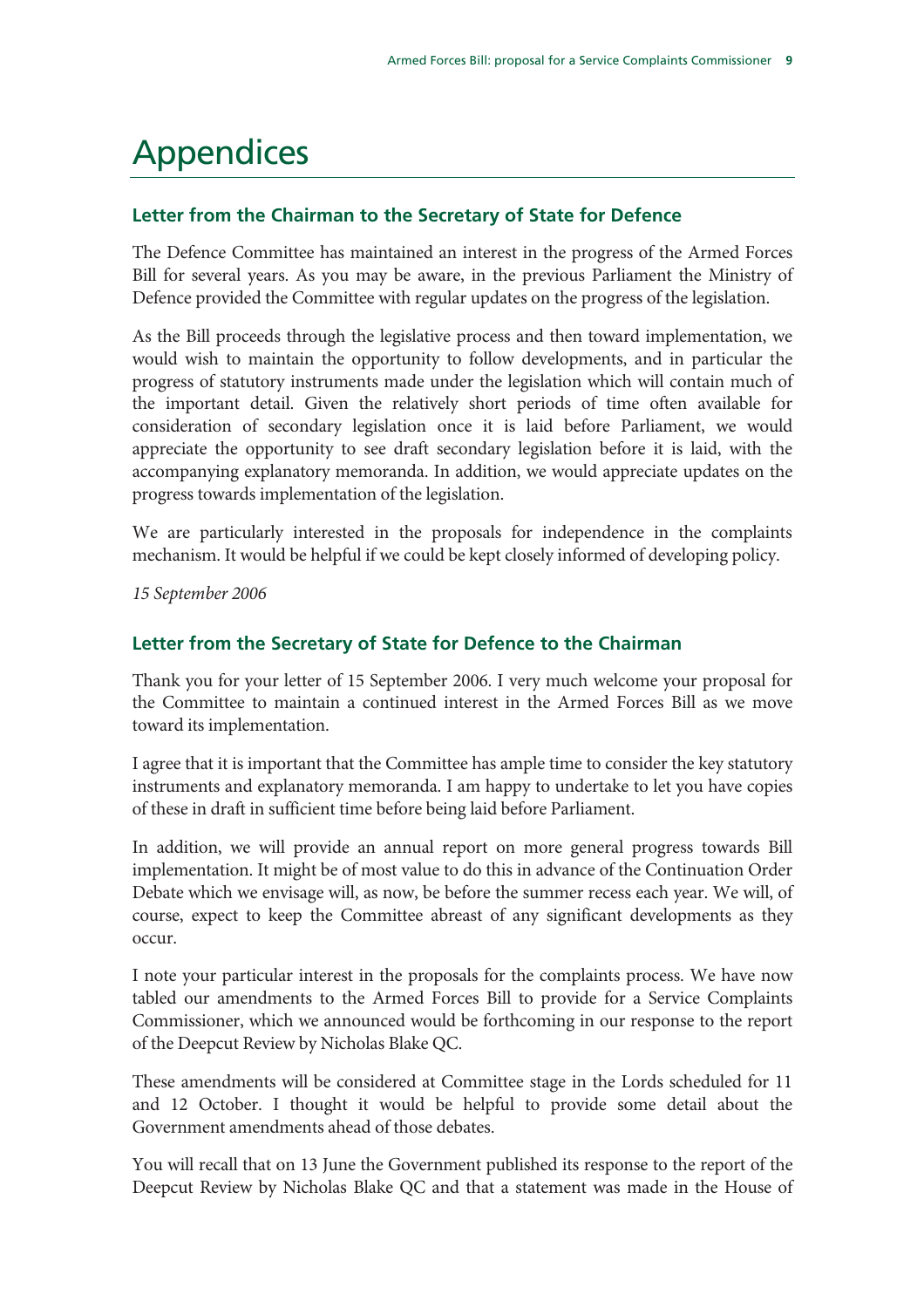Commons on our intention to introduce a Service Complaints Commissioner. The amendment will provide that, in addition to reviewing the fairness and effectiveness of the military complaints system, the Commissioner will have the power to refer allegations of certain types of wrongdoing against members of the Services to an officer (usually the commanding officer of the alleged victim). That officer will have a duty to inform the alleged victim about the allegation and find out whether he wants to make a complaint about the alleged wrong. The officer will also ensure that the alleged victim knows about how to make a service complaint and about any time limits under the legislation.

The allegations must be made in a communication to the Commissioner. They may be made by anyone, such as a friend of the alleged victim or member of the same family. Secondary legislation will also provide for the Commissioner to be informed about the progress and outcome of referred complaints. Critically, the Commissioner will have direct access to Ministers and the amendment will also require the Commissioner to provide the Secretary of State with an annual report to be laid before Parliament.

Secondary legislation will also define the types of allegation to which these provisions will apply, so that they cover ones related to discrimination, bullying, harassment or other forms of improper behaviour. These are the same circumstances as those in which an independent member of the Service complaints panel will be required. I envisage that this will be one of the statutory instruments that your Committee will be keen to see in draft.

Some of the detailed functions for a Commissioner, proposed by Nicholas Blake, could not be accepted. We do not think that the Commissioner should be able to intervene in the handling of a complaint, or to supervise the investigations of or response to a complaint. We think it essential that all complaints, whether introduced by the Commissioner or not, should operate under one system. Under that system, the aim is that complaints should, if possible, be resolved by the chain of command with reference, if necessary, to the service complaints panels. In complaints in which the Commissioner will have a role, there will be an independent member of the panel.

To do otherwise would risk undermining the chain of command and its overall responsibilities for the welfare of those under command. It would also undermine the role of the panel system. The Government amendment will seek to ensure that the Commissioner's role is complementary to, and independent of, the rest of the redress system.

Although not covered by Government amendments, you also expressed an interest in the workings of the service complaint panel, proposed in the Bill. In our considerations of complaint panels, we took as our starting point the need to maintain the service involvement, in the broadest sense, in remedying complaints. In some cases, however, the balance moves in favour of an independent element in that process; in particular where the need for transparency is paramount or where outside expertise is beneficial.

We have already identified the key areas where an independent element is needed: unlawful discrimination or harassment; bullying, which can amount to harassment in some instances; and a wrong done involving bias or other improper behaviour. There will be other instances in which expertise or independence calls for an independent element, but we concluded on balance, that those issues relating to careers and regulations, for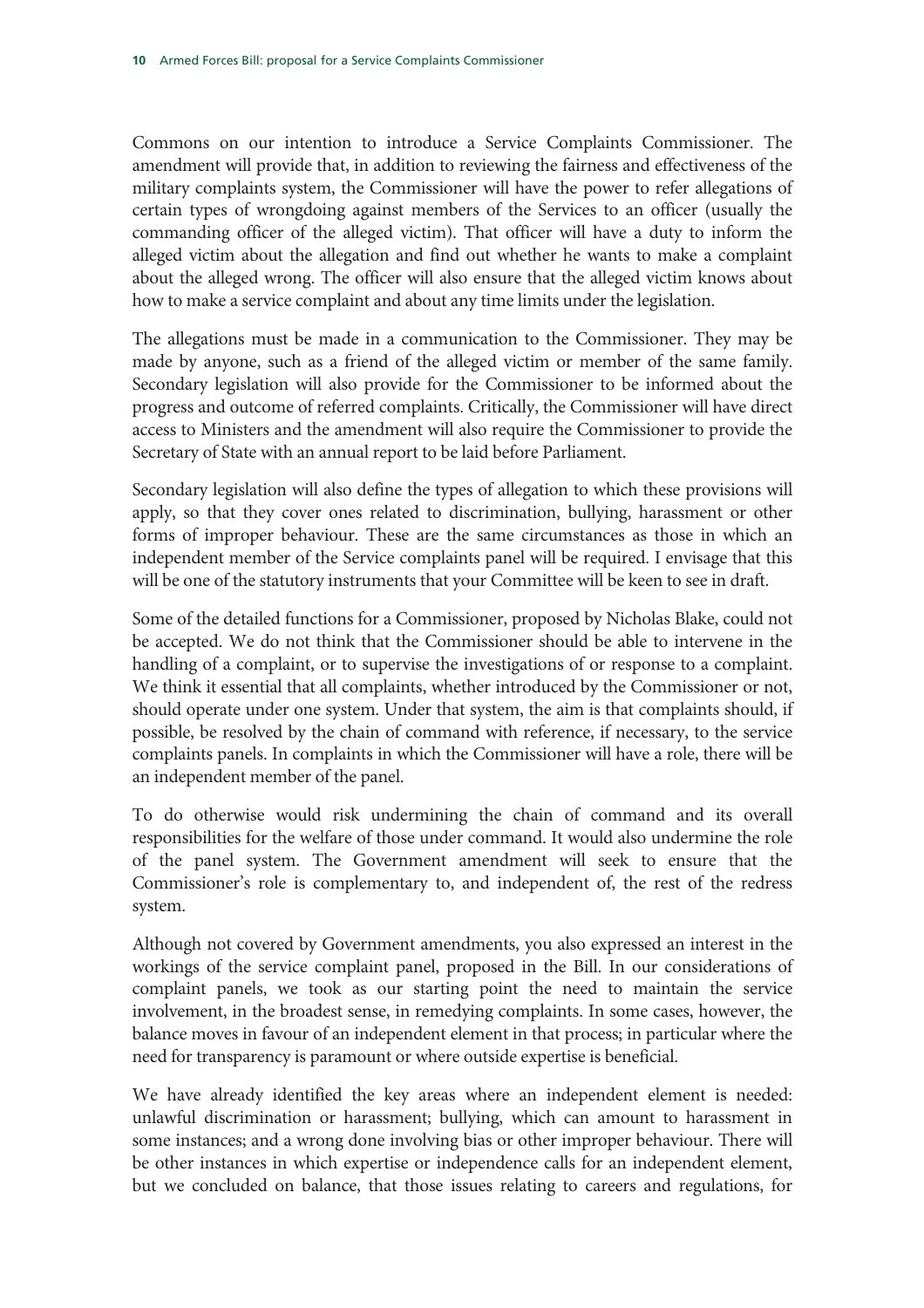example on eligibility for allowances, would not benefit from an independent member. We think that in this way, we shall achieve the right balance between, on the one hand, independence and outside areas of expertise, and on the other hand, the need for the Services to respond to complaints and for complaints to be considered with an understanding of the service context.

*30 September 2006*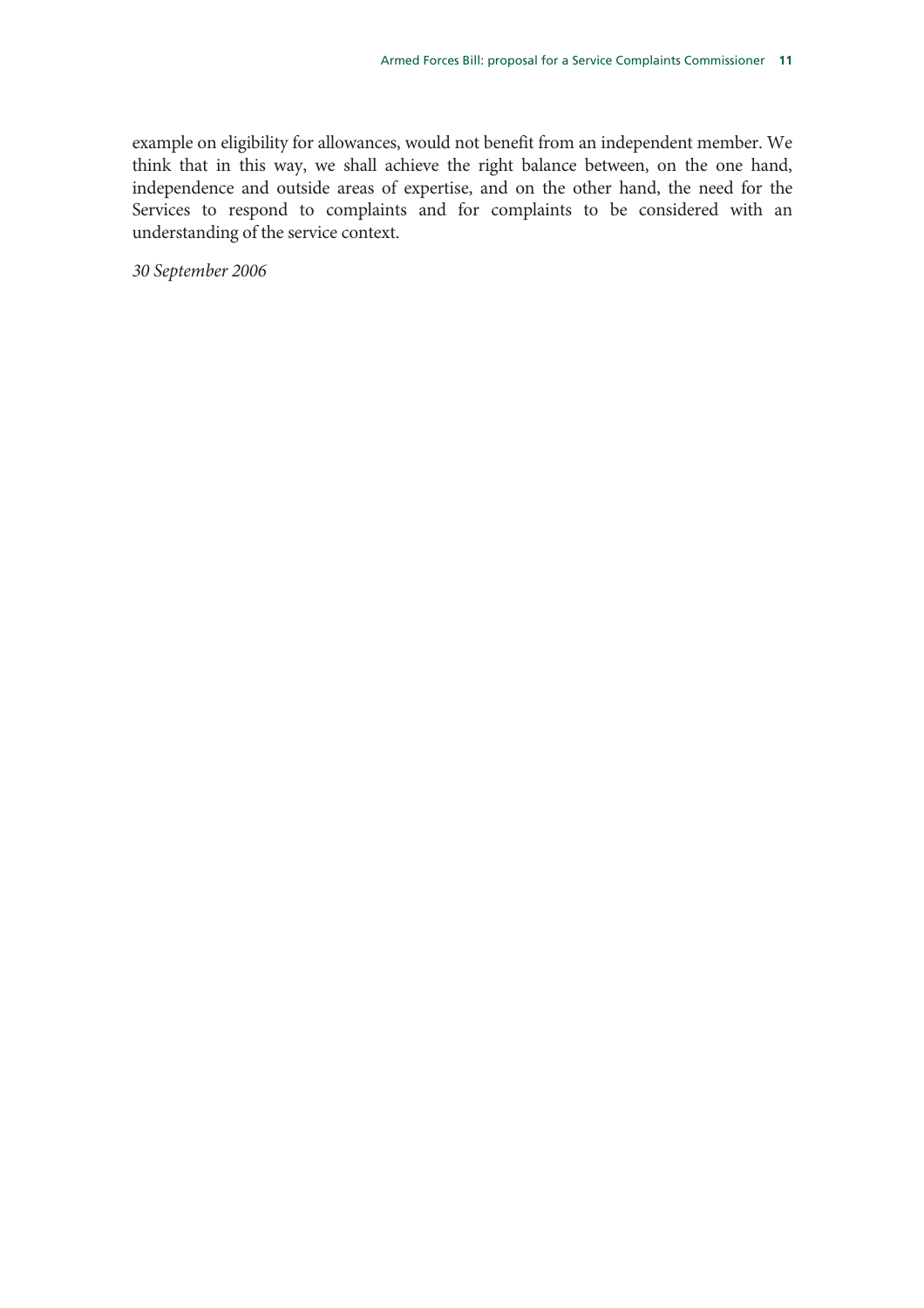# Formal minutes

### **Tuesday 7 November 2006**

Members present:

Mr James Arbuthnot, in the Chair

Mr David S Borrow Mr David Crausby Linda Gilroy Mr David Hamilton  Mr Brian Jenkins Robert Key Willie Rennie John Smith

#### **1. Armed Forces Bill: proposal for a Service Complaints Commissioner**

The Committee considered this matter.

Draft Report (Armed Forces Bill: proposal for a Service Complaints Commissioner), proposed by the Chairman, brought up and read.

*Ordered*, That the Chairman's draft Report be read a second time, paragraph by paragraph.

Summary agreed to.

*Ordered*, That the following Papers be appended to the Report: (Letter from the Chairman to the Secretary of State for Defence and Letter from the Secretary of State for Defence to the Chairman).—(*The Chairman*)

*Resolved*, That the Report be the Fourteenth Report of the Committee to the House.

[Adjourned till Tuesday 21 November at Ten o'clock.